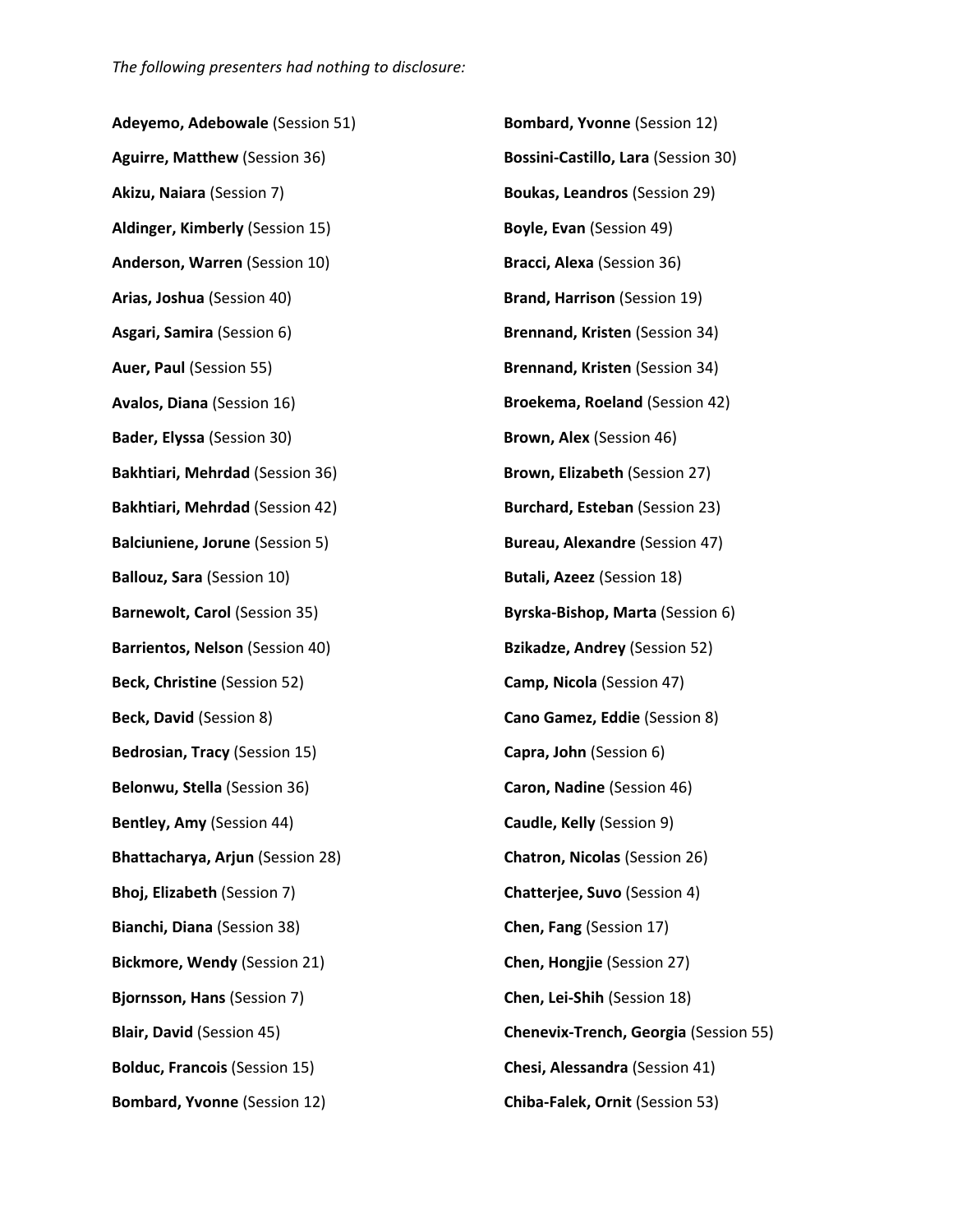**Chikowore, Tinashe** (Session 28) **Cho, Mildred** (Session 11) **Choudhury, Ananyo** (Session 44) **Chowdhury, Fuad** (Session 43) **Cibulskis, Kristian** (Session 71) **Claw, Katrina** (Session 24) **Comas, David** (Session 24) **Costain, Gregory** (Session 54) **Cotney, Justin** (Session 16) **Course, Meredith** (Session 8) **Cousin, Margot** (Session 45) **Crosslin, David** (Session 9) **Curry Sturm, Amy** (Session 12) **Darnell, Gregory** (Session 17) **Darst, Burcu** (Session 17) **Dennis, Megan** (Session 53) **Dikilitas, Ozan** (Session 14) **Disteche, Christine** (Session 10) **DiTroia, Stephanie** (Session 43) **Dluzen, Douglas** (Session 56) **Dornbos, Peter** (Session 44) **Drivas, Theodore** (Session 36) **Ellard, Sian** (Session 20) **El-Sayed Moustafa, Julia Sarah** (Session 55) **Empey, Philip** (Session 9) **Engreitz, Jesse** (Session 21) **Fahrner, Jill** (Session 48) **Faundes, Victor** (Session 45) **Fiaux, Patrick** (Session 42) **Flasch, Diane** (Session 27) **Flynn, Elise** (Session 39) **Forzano, Francesca** (Session 20) **Fox, Keolu** (Session 37) **Fu, Jack** (Session 51) **Fuchsberger, Christian** (Session 78) **Fullerton, Stephanie** (Session 18) **Ganna, Andrea** (Session 11) **Ganna, Andrea** (Session 25) **Gao, X. Raymond** (Session 53) **Garske, Kristina** (Session 36) **Gasperini, Molly** (Session 21) **Gecz, Jozef** (Session 48) **Geeleher, Paul** (Session 3) **Gerges, Sherif** (Session 41) **Gibbons, Gary** (Session 38) **Giersch, Anne** (Session 5) **Gingras, Marie-Claude** (Session 56) **Giusti-Rodrí-guez, Paola** (Session 26) **Goddard, Page** (Session 44) **Goodwin, Sara** (Session 50) **Graham, LeRoy** (Session 23) **Graham, Sarah** (Session 44) **Gray, Kathryn** (Session 35) **Green, Eric** (Session 38) **Gregory, Simon** (Session 53) **Grochowski, Christopher** (Session 26) **Gruber, Jeremy** (Session 33) **Guerra Amorim, C. Eduardo** (Session 24)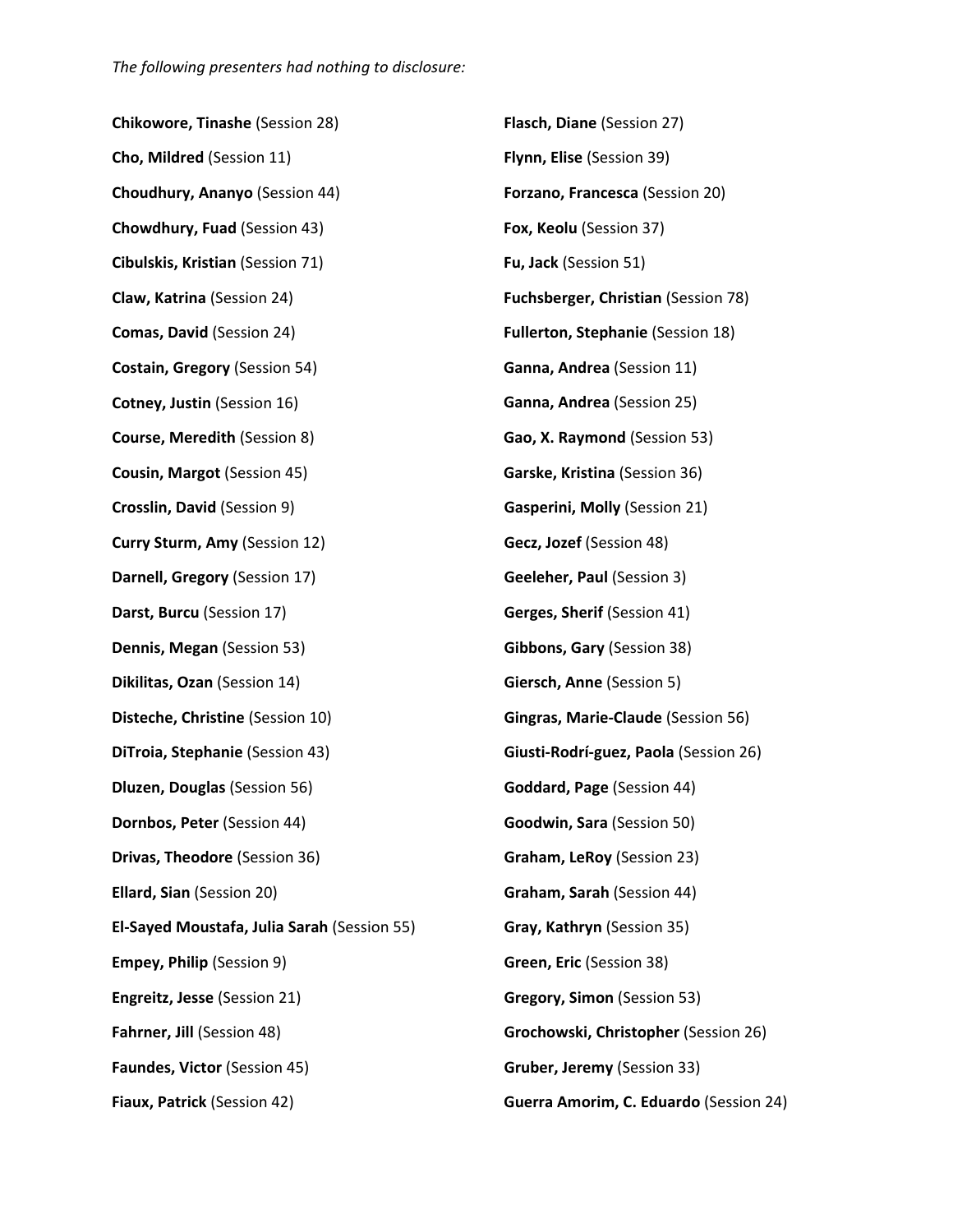**Hagelstrom, R. Tanner** (Session 5) **Hao, Limin** (Session 36) **Harerimana, Nadia** (Session 53) **Harris, Daniel** (Session 6) **Harrison, Steven** (Session 20) **Harwood, Michelle** (Session 29) **He, Yixuan** (Session 36) **Head, PamelaSara** (Session 31) **Heiner, Cheryl** (Session 5) **Hellwege, Jacklyn** (Session 14) **Henrikson, Nora** (Session 36) **Hermes, Azure** (Session 46) **Heyne, Henrike** (Session 8) **Himes, Blanca** (Session 23) **Hocker, James** (Session 14) **Hodonsky, Chani** (Session 44) **Hodonsky, Chani** (Session 51) **Hoffman, Michael** (Session 45) **Hormozdiari, Fereydoun** (Session 21) **Housman, Genevieve** (Session 32) **Howard, Timothy** (Session 18) **Hu, Jianhong** (Session 4) **Huang, Bonnie** (Session 39) **Huang, Yue** (Session 15) **Hünemeier, Tábita** (Session 24) **Ilardo, Melissa** (Session 37) **Innes, Micheil** (Session 19) **Ioannidis, Alexander** (Session 6) **Iyer, Shruti** (Session 50) **Jiang, Minzhi** (Session 2) **Jin, Sheng Chih** (Session 15) **Johari, Mridul** (Session 36) **Joly, Yann** (Session 33) **Jukarainen, Sakari** (Session 56) **Kaikkonen, Minna** (Session 14) **Kalantzis, Georgios** (Session 28) **Kanai, Masahiro** (Session 32) **Karchin, Rachel** (Session 79) **Keating, Brendan** (Session 9) **Keener, Rebecca** (Session 44) **Kelemen, Martin** (Session 36) **Kerman, Ben** (Session 7) **Khan, Alyna** (Session 18) **Kho, Jordan** (Session 36) **Kidd, Jeffrey** (Session 45) **Kim, Samuel** (Session 13) **Kim, Young Jin** (Session 28) **Kinsler, Veronica** (Session 31) **Kleefstra, Tjitske** (Session 48) **Klein, Robert** (Session 19) **Kousi, Maria** (Session 53) **Kundu, Soumya** (Session 41) **Lai, Dulcie** (Session 15) **Lake, Nicole** (Session 39) **Lareau, Caleb** (Session 30) **Lasseigne, Brittany** (Session 13) **Laver, Thomas** (Session 22) **Leal, Suzanne** (Session 47)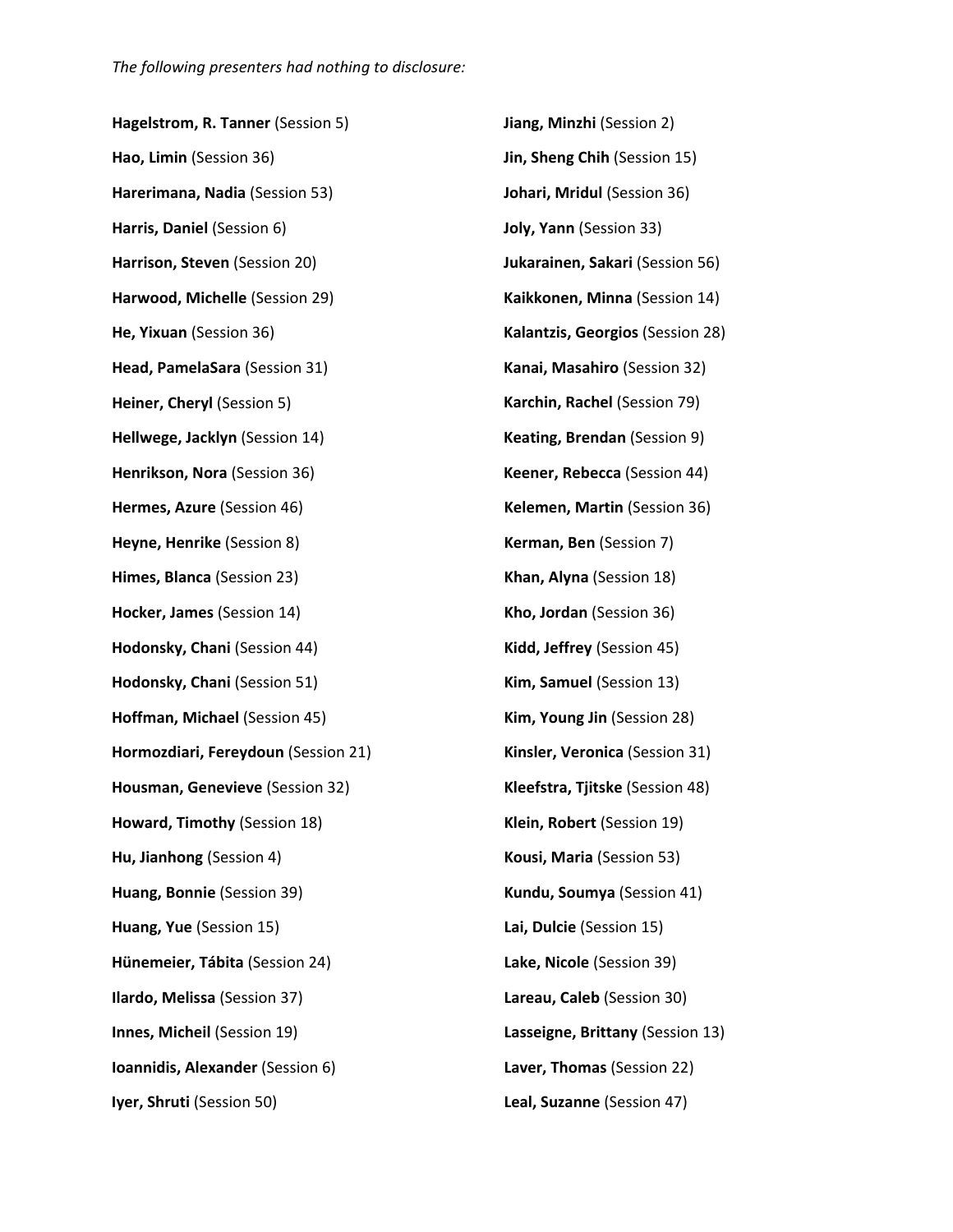**Lee, David** (Session 29) **Lee, Olivia** (Session 26) **Lemke, Amy** (Session 12) **Lemke, Amy** (Session 19) **Leppig, Kathleen** (Session 56) **Levesley, Jessica** (Session 41) **Li, Dong** (Session 43) **Li, Xihao** (Session 17) **Li, Yi-Ju** (Session 17) **Lim, Elaine** (Session 42) **Liu, Wei** (Session 42) **Liu, Yaping** (Session 36) **Longchamps, Ryan** (Session 36) **Lopes, Katia** (Session 41) **Lowther, Chelsea** (Session 5) **Lu, Xiaoming** (Session 16) **Luppino, Federica** (Session 13) **Lyle, Robert** (Session 4) **Maas, Richard** (Session 54) **Macdonald-Dunlop, Erin** (Session 14) **Mahmoud, Medhat** (Session 50) **Makhnoon, Sukh** (Session 7) **Mancuso, Nicholas** (Session 55) **Manolio, Teri** (Session 8) **Manolio, Teri** (Session 20) **Mantri, Madhav** (Session 30) **Marafi, Dana** (Session 43) **Margoliash, Jonathan** (Session 36) **Martin, Alicia** (Session 23)

**Martin, Christa** (Session 20) **Mathieson, Iain** (Session 29) **May-Wilson, Sebastian** (Session 7) **McArthur, Evonne** (Session 39) **McKelvey, Brittany** (Session 50) **Mendenhall, Eric** (Session 8) **Mersha, Tesfaye** (Session 2) **Mertes, Christian** (Session 76) **Miao, Zong** (Session 36) **Miller, Anna** (Session 14) **Miranda, Helen** (Session 45) **Mirshahi, Uyenlinh** (Session 22) **Mitra, Joydeep** (Session 16) **Mohajeri, Kiana** (Session 21) **Mohlke, Karen** (Session 28) **Monroe, Glen** (Session 50) **Moon, Intae** (Session 3) **Moore, Jill** (Session 73) **Moore, Jill** (Session 39) **Moore, Jill** (Session 16) **Morales, Joannella** (Session 74) **Morales-Rosado, Joel** (Session 43) **Morimoto, Marie** (Session 36) **Mosley, Trenell** (Session 26) **Motelow, Joshua** (Session 54) **Muhammad, Ayesha** (Session 31) **Mukherjee, Souhrid** (Session 13) **Mulindwa, Julius** (Session 55) **Mundlos, Stefan** (Session 26)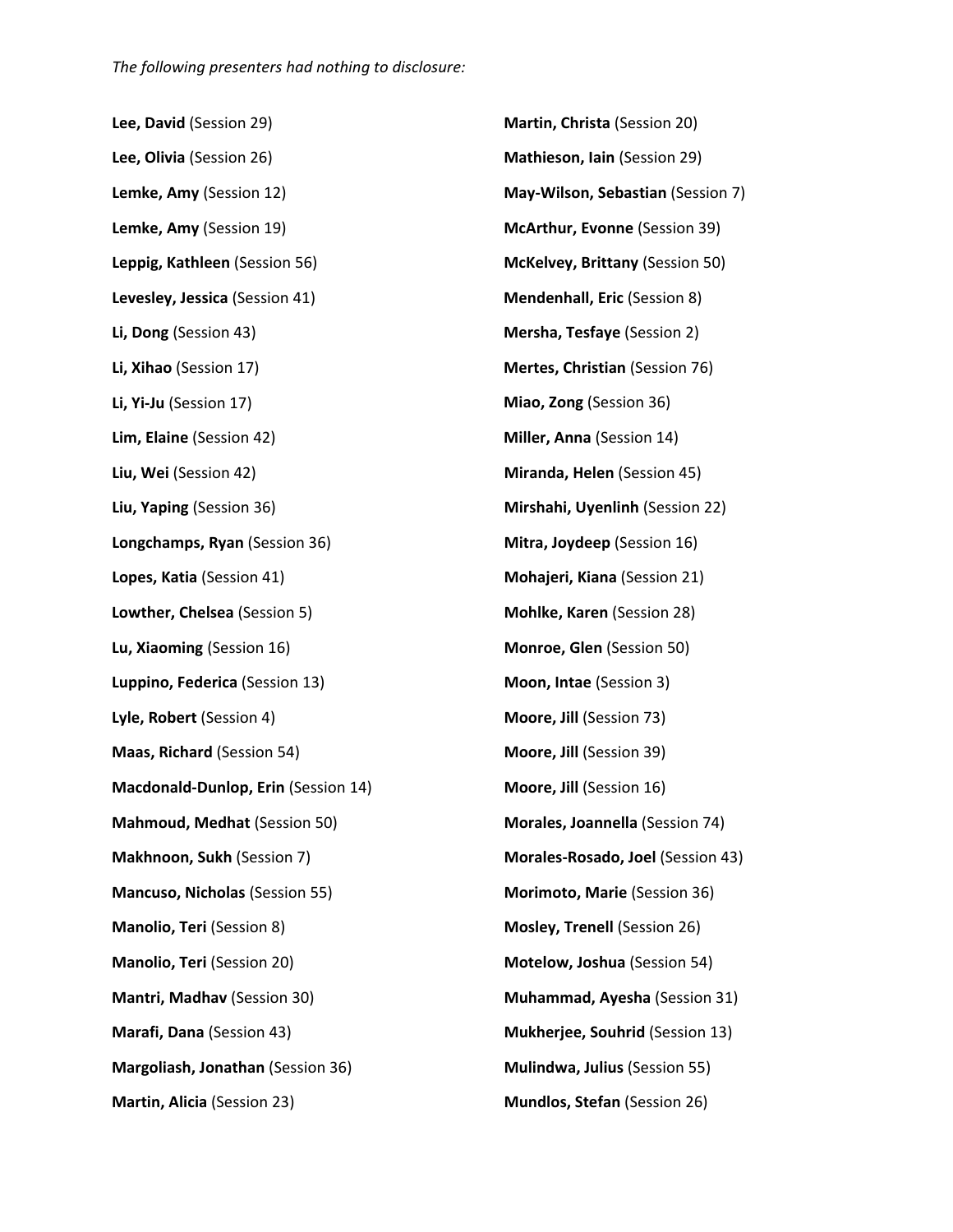**Murdock, David** (Session 5) **Naeem, Haroon** (Session 42) **Nakatochi, Masahiro** (Session 27) **Naseri, Ardalan** (Session 36) **Nguyen, Tan-Hoang** (Session 28) **Norton, Nadine** (Session 3) **Novembre, John** (Session 33) **Novikova, Gloriia** (Session 53) **O'Daniel, Julianne** (Session 18) **O'Donnell-Luria, Anne** (Session 54) **Okada, Yukinori** (Session 37) **Ormond, Kelly** (Session 18) **Oskotsky, Tomiko** (Session 25) **Ouidir, Marion** (Session 36) **Padhi, Evin** (Session 51) **Palamara, Pier** (Session 37) **Park, Minhyuk** (Session 31) **Partan, Elizabeth** (Session 54) **Pasca, Sergiu** (Session 34) **Pathak, Gita** (Session 25) **Penon Portmann, Monica** (Session 54) **Pereira, Lygia** (Session 24) **Pizzo, Lucilla** (Session 36) **Polubothu, Satyamaanasa** (Session 43) **Praveen, Kavita** (Session 2) **Prince, Anya** (Session 33) **Qian, Sheng** (Session 13) **Quintana-Murci, Lluis** (Session 24) **Raca, Gordana** (Session 43) **Raffield, Laura** (Session 55) **Raj, Towfique** (Session 49) **Ramachandran, Sohini** (Session 13) **Rampersaud, Evadnie** (Session 56) **RAO, SHUQUAN** (Session 19) **Reilly, Steven** (Session 16) **Reilly, Steven** (Session 11) **Rissland, Olivia** (Session 49) **Ritchie, Scott** (Session 40) **Roberts, Jessica** (Session 33) **Robinson, Peter** (Session 35) **Rodriguez, Oscar** (Session 52) **Rosenfeld, Jeffrey** (Session 50) **Rosenow, Will** (Session 36) **Rotival, Maxime** (Session 30) **Rowan, Bryce** (Session 28) **Roychowdhury, Tanmoy** (Session 40) **Ruan, Yunfeng** (Session 36) **Ruczinski, Ingo** (Session 47) **Sadikovic, Bekim** (Session 48) **Sakaue, Saori** (Session 37) **Saleheen, Danish** (Session 51) **Samadder, Jewel** (Session 56) **Sanchis-Juan, Alba** (Session 52) **Sang, Qing** (Session 4) **Santorico, Stephanie** (Session 29) **Savage, Sharon** (Session 27) **Schaffer, Ashleigh** (Session 31) **Scheuner, Maren** (Session 18)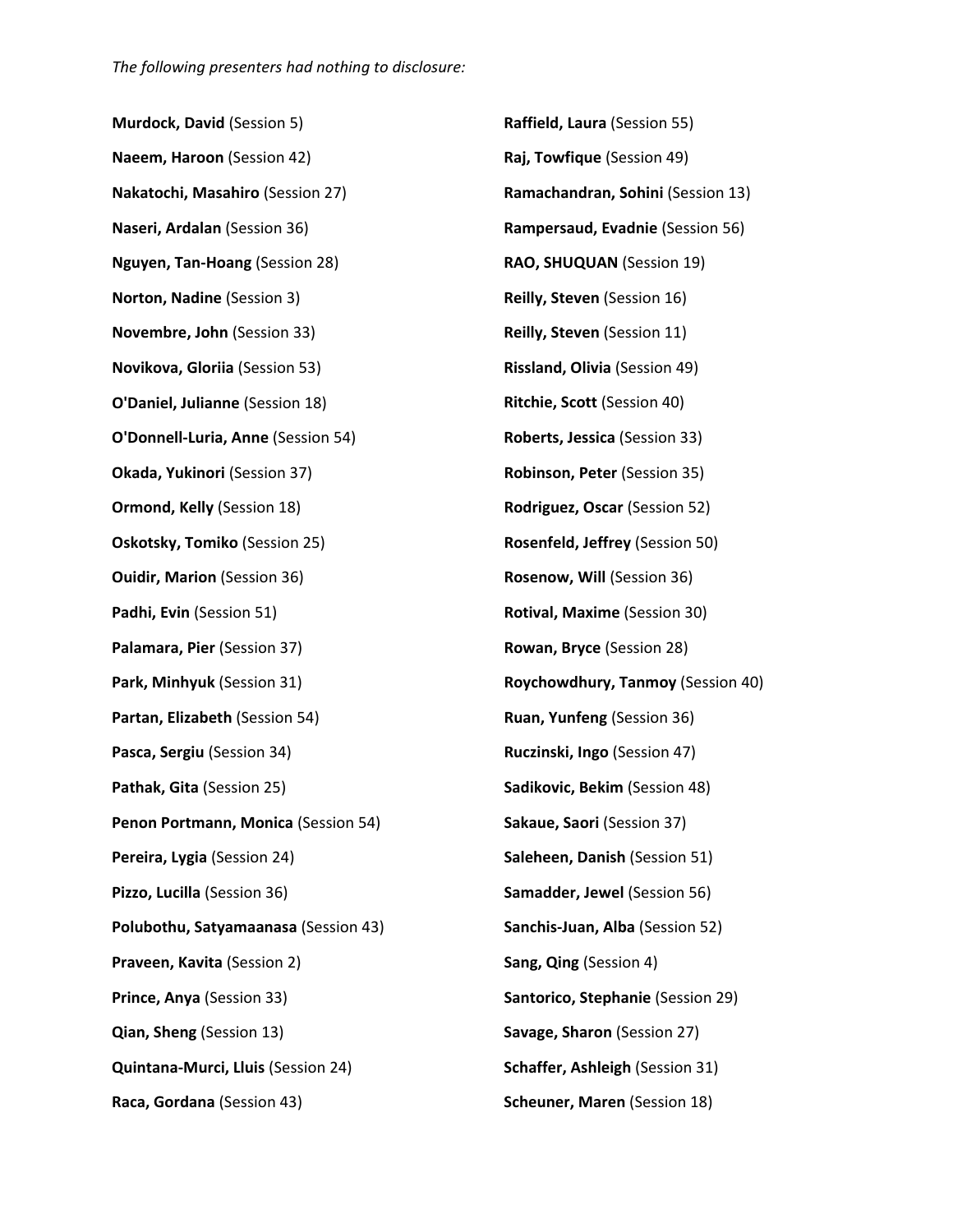**Schubert, Ryan** (Session 2) **Scott, Tiana** (Session 54) **Sebat, Jonathan** (Session 31) **Seibold, Max** (Session 23) **Senaratne, T. Niroshi** (Session 4) **Sengupta, Dhriti** (Session 6) **Shain, Hunter** (Session 30) **Shang, Lulu** (Session 16) **Sharo, Andrew** (Session 36) **Sharp, Andrew** (Session 48) **Shaw, Douglas** (Session 32) **Simonson, Tatum** (Session 37) **Sinclair, Andrew** (Session 10) **Sisoudiya, Saumya** (Session 27) **Smith, Cathy** (Session 42) **Smith, Jennifer** (Session 40) **Sood, Amika** (Session 6) **Sparks, Teresa** (Session 35) **Spear, Melissa** (Session 29) **Spinner, Nancy** (Session 52) **Stalbow, Lauren** (Session 28) **Steinberg, Julia** (Session 27) **Stern, Aaron** (Session 29) **Sullivan, Beth** (Session 32) **Sunitha, Margaret** (Session 51) **Taliun, Daniel** (Session 6) **Theusch, Elizabeth** (Session 31) **Thorland, Erik** (Session 32) **Torres, Jason** (Session 44)

**Trinder, Mark** (Session 31) **Trynka, Gosia** (Session 25) **Tukiainen, Taru** (Session 30) **Turner, Adam** (Session 14) **Ullah, Farid** (Session 43) **Urbut, Sarah** (Session 36) **Uribe-Salazar, Jose** (Session 15) **Ushiki, Aki** (Session 36) **Valdmanis, Paul** (Session 52) **Varshney, Arushi** (Session 16) **Velez Edwards, Digna** (Session 4) **Veltman, Joris** (Session 20) **Verma, Shefali** (Session 35) **Vialle, Ricardo** (Session 32) **Villani, Anita** (Session 3) **Voight, Ben** (Session 40) **Wagner, Jennifer** (Session 33) **Wagner, Jennifer** (Session 33) **Wang, Anqi** (Session 42) **Wang, Austin** (Session 41) **Wang, Liyong** (Session 51) **Wang, Ziqiao** (Session 13) **Weeks, Elle** (Session 21) **Weiner, Daniel** (Session 17) **Weinstock, Joshua** (Session 51) **Weissbrod, Omer** (Session 17) **Weksberg, Rosanna** (Session 48) **Wetzel-Strong, Sarah** (Session 15) **Wilcox, Phillip** (Session 46)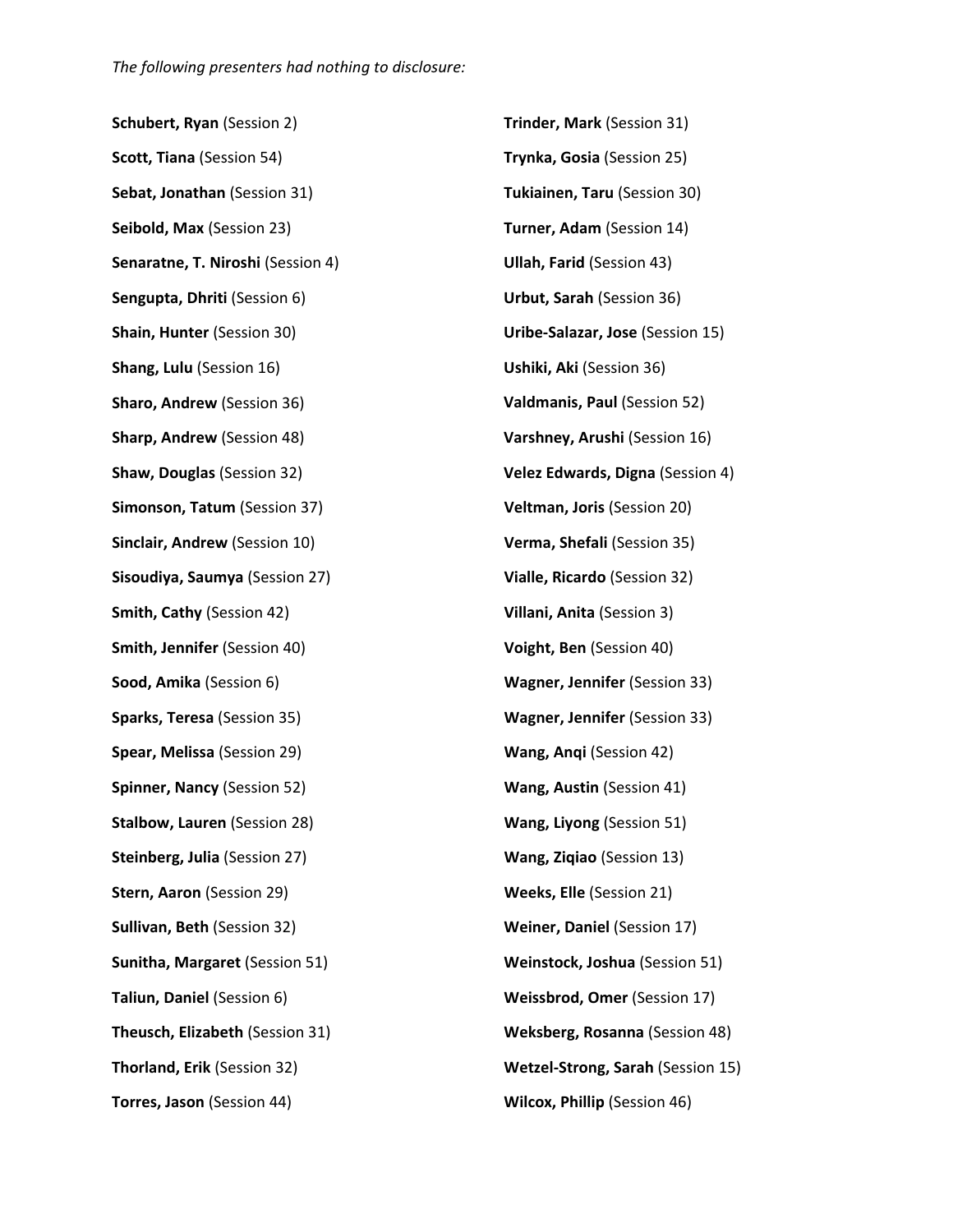**Wilson, Melissa** (Session 10)

**Wolford, Brooke** (Session 14)

**Woolley, Mary** (Session 38)

**Wright, Caroline** (Session 22)

**Wright, Jessica** (Session 54)

**Wynshaw-Boris, Anthony** (Session 38)

**Wynshaw-Boris, Anthony** (Session 1)

**Xiao, Xinshu** (Session 49)

**Xiong, Xushen** (Session 30)

**Xu, Mai** (Session 27)

**Yan, Stephanie** (Session 29)

**Yang, Jiekun** (Session 40)

**Yang, Lixing** (Session 26)

**Yang, Xiaohong Rose** (Session 47)

**Yeo, Gene** (Session 49)

**Yepes, Sally** (Session 47)

**Yepez, Vicente** (Session 39)

**Yrigollen, Carolyn** (Session 41)

**Zettler, Bethany** (Session 56)

**Zhang, Xiaolei** (Session 39)

**Zhang, Yuanchao** (Session 13)

**Zhou, Jin** (Session 75)

**Zhou, Wei** (Session 17)

**Zhou, Xueya** (Session 19)

**Zhu, Tiantian** (Session 55)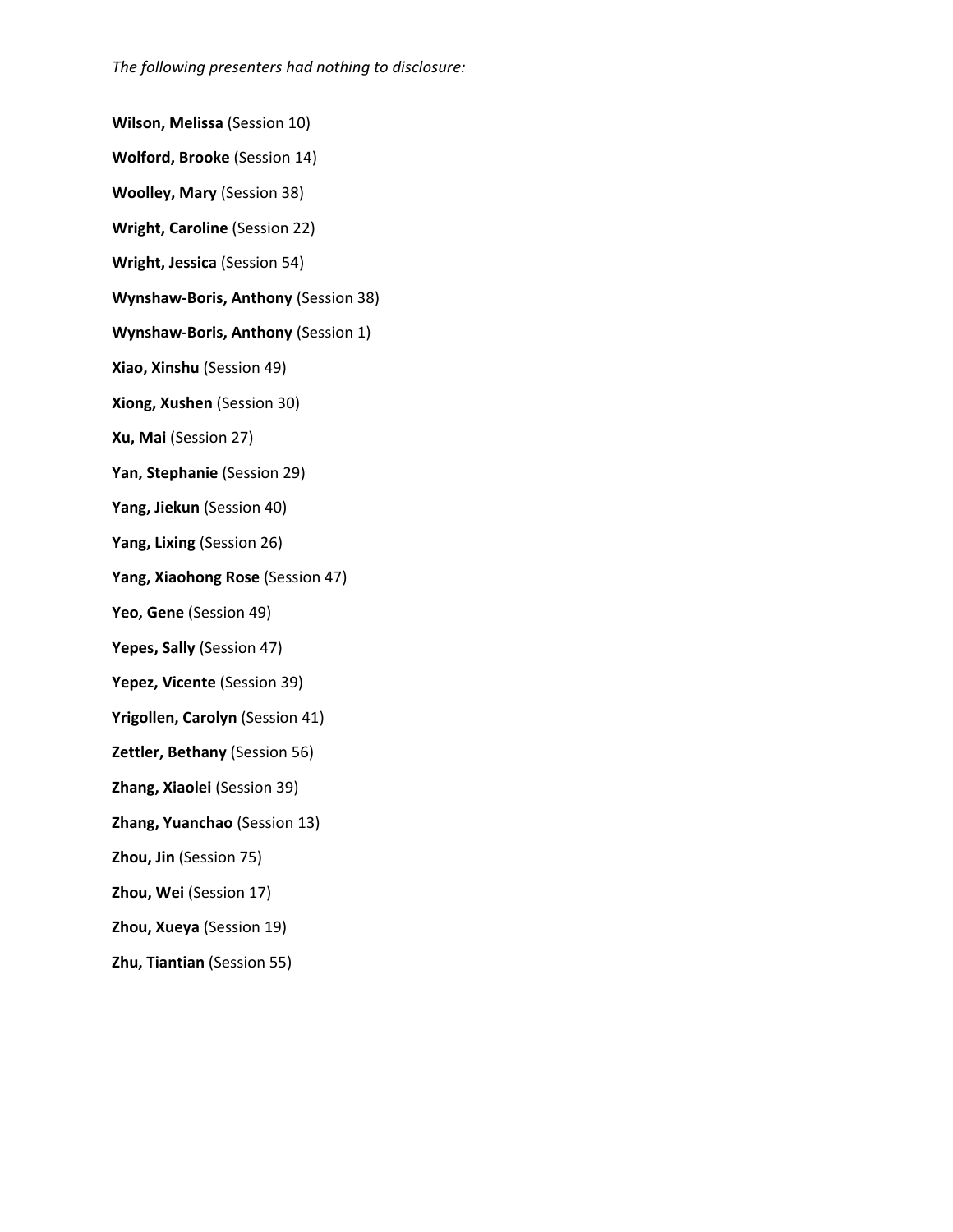**Antoniou, Antonis** (Session 22) Other: listed as one of the BOADICEA cancer risk prediction model creators. BOADICEA has been licensed by Cambridge Enterprise

**Banday, Rouf** (Session 25) Grant/Research support (External); Self; NCI, NIH

**Bottà, Giordano** (Session 36) Major stockholder/ownership interest; Self; Allelica

**Carss, Keren** (Session 2) Salary/Employment; Self; AstraZeneca

**Celis, Katrina** (Session 53) None; Husband works for Horizon Pharma

## **Chakravorty, Samya** (Session 36) Grant/Research support (External); Self; Muscular Dystrophy Association Development Grant, Sanofi-Genzyme Investigator Sponsored Study Grant, Jain Foundation Grant, Children's Healthcare of Atlanta Advanced Genomics for Neuromuscular Disease Pilot Grant

## **Chang, Howard** (Session 49) H.Y.C. is a co-founder of Accent Therapeutics, Boundless Bio, and an advisor of 10x Genomics,

Arsenal Biosciences and Spring Discovery.

Merck, Regeneron

**Chavez, Lukas** (Session 26) Royalty(ies)/Honoraria; Self; Yes (ARIMA Genomics \$1k)

## **Cohen, Glenn** (Session 11) I have served as a Bioethics consultant for Otsuka on its Abilify MyCite product and I will soon join the external advisory board for Illumina.

**Cousminer, Diana** (Session 36) Salary/Employment; Self; Full time employee of Invitae Corporation

**Do, Ron** (Session 40) I have received research support from Goldfinch Bio and am a consultant for Variant Bio.

**Faulkner, Nicole** (Session 3) Salary/Employment; Self; Full time employee of Invitae Corporation

**Ginsburg, Geoffrey** (Session 12) Stock Options: Fabric Genomics, Origin Commercial Advisors LLC, Predigen, Exploragen, Peer Medical. Consultant/Advisory Boards: Konica Minolta, Inc. Research Funding to Duke (non-profit or government):US Defense Advanced Research Projects Agency National

**Hu, Zhiqiang** (Session 56) Grant/Research support (External); Spouse/Life Partner; Tata Consultancy Services, NIH

**Kampmann, Martin** (Session 34) Other; Scientific Advisory Board; Casma Therapeutics, Engine Biosciences

**Karczewski, Konrad** (Session 55) Consultant/consulting fees/other remuneration; Spouse/Life Partner; 23andMe, Illumina

**Kennedy, Caleb** (Session 9) Salary/Employment; UnitedHealth Group

**Khramtsova, Ekaterina** (Session 10) Employee of Janssen Pharmaceutical Companies of Johnson & Johnson

**Kosmicki, Jack** (Session 25) Salary/Employment; Self; Regeneron

**Kuhn, Robert** (Session 77) Salary/Employment; Self; Regeneron, Inc, UCSC Genome Browser royalties

**Landstrom, Andrew** (Session 70) NIH, CDC, Children's Miracle Network, Colin's Kids, American SIDS Institute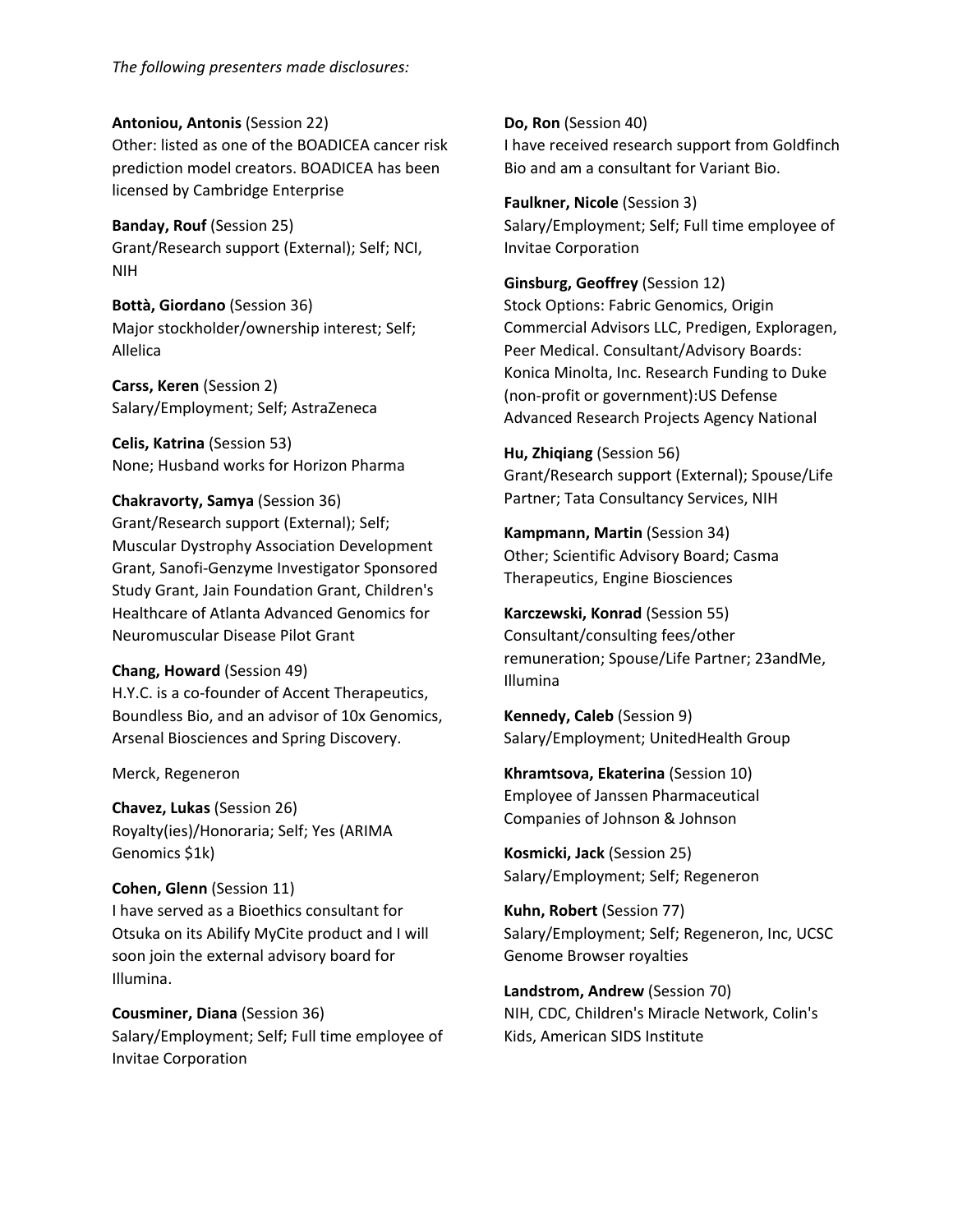*The following presenters made disclosures:*

**Lappalainen, Tuuli** (Session 52) Member of the scientific advisory boards of Variant Bio and Goldfinch Bio. Own stock of Variant Bio

**Lappalainen, Tuuli** (Session 22) Member of the scientific advisory boards of Variant Bio and Goldfinch Bio. Own stock of Variant Bio

**Mbatchou, Joelle** (Session 2) Salary/Employment; Self; Regeneron Pharmaceuticals

**Montgomery, Stephen** (Session 39) Salary/Employment; Self; Myome, GLG

**Nielsen, Sarah** (Session 3) Major stockholder/ownership interest; Self; Invitae corp; Salary/Employment; Self; Invitae corp

**O'Connell, Brendan** (Session 25) Grant/Research support (External); Self; M. J. Murdock Charitable Trust

**Pirruccello, James** (Session 2) Grant/Research support (External); Self; John S LaDue Memorial Fellowship for Cardiovascular Research; Consultant/consulting fees/other

## **Pisarska, Margareta** (Session 4)

Grant/Research support (External); Self; NIH; Royalty(ies)/Honoraria; Self; Ferring, Natera; Non-remunerative positions of influence such as officer, board member, trustee, or public spokesperson; Self; Endocrine Society Annual Meeting Steering Committee

**Prada, Carlos** (Session 7)

Receipt of intellectual property; Self; Provisional patent of rapamycin for treatment of SKS

**Rogan, Peter** (Session 3) Major stockholder/ownership interest; Self; Cytognomix

**Sathirapongsasuti, Jarupon** (Session 11) Current employee of MedGenome Inc., and a former employee and stock holder of 23andMe Inc.

**Stark, Amy** (Session 25) Chief Science Partner of GENERIS a start-up app

**Stergachis, Andrew** (Session 52) Receipt of intellectual property; Self; Andrew Stergachis co-inventor on a patent that is includes discovers discribed in the work presented in this abstract University of Washington

**Taft, Ryan** (Session 5) Major stockholder/ownership interest; Self; Illumina Inc.

**Talkowski, Michael** (Session 34) Levo Therapeutics sponsored research agreement

**Telis, Natalie** (Session 2) Calico Life Sciences (employee); Salary/Employment

**Torene, Rebecca** (Session 5) Salary/Employment; Self; employed by GeneDx

**Tsosie, Krystal** (Session 46) Board Member, Native BioData Consortium

**Udler, Miriam** (Session 22) 2017-present Royalties for ABT-199/Venetoclax (BCL2-inhibitor); 2019-present Royalties associated with patent PCT/EP2016/063125 encompassing aryl sulfonohydrazide inhibitors of the KAT6A/B histone acetyltransferases

**Vitti, Joseph** (Session 11) Salary/Employment; Self; Seven Bridges Genomics, Inc.

**Voora, Deepak** (Session 9) United Health Group; Consultant/consulting fees/other remuneration